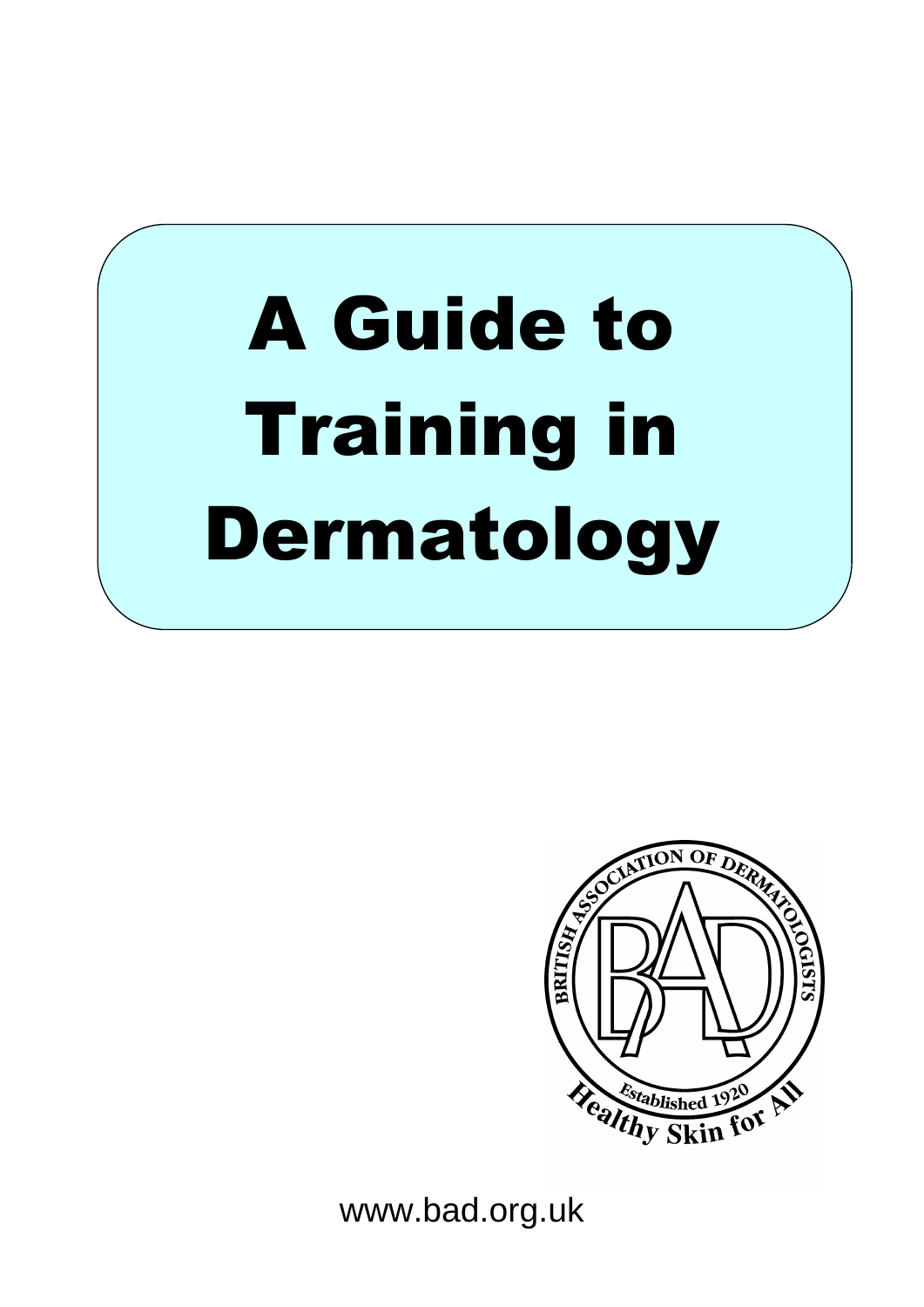Dermatology is a medical specialty involving the management of skin conditions. It is one of the most diverse specialties treating patients from all age groups with inflammatory, inherited, environmental, occupational and malignant skin diseases.

Dermatology is predominantly outpatient based, with clinics in secondary care as well as in community hospitals. However, some patients with acute systemic upset or severe inflammatory skin disease may require specialist nursing input and inpatient facilities.

Within the hospital setting, dermatologists will frequently be called to consult on referrals from other specialties. In addition, a number of general medical conditions present first to the dermatologist necessitating joint management (e.g. rheumatology, haematology, paediatrics, gynaecology and infectious diseases). With the large volumes of skin cancer patients, dermatologists also work closely with plastic surgeons, otolaryngologists, maxillofacial surgeons and oncologists.

Dermatology training includes subspecialty experience in areas such as paediatric dermatology, phototherapy/photobiology, dermatopathology, allergic disorders and dermatological surgery. Participation in dermatological research is encouraged and there are many opportunities in dermatological science (e.g. in skin cancer, inflammatory dermatology, photobiology), public health, medical education and management.

An alternative career path in Dermatology is as a Specialty Doctor working as part of a Consultant-led team. For this, you will need to have completed at least 4 years of postgraduate training, including 2 years in Dermatology. This usually means FY1 & 2, CMT 1 & 2, plus 2 years' full-time Dermatology.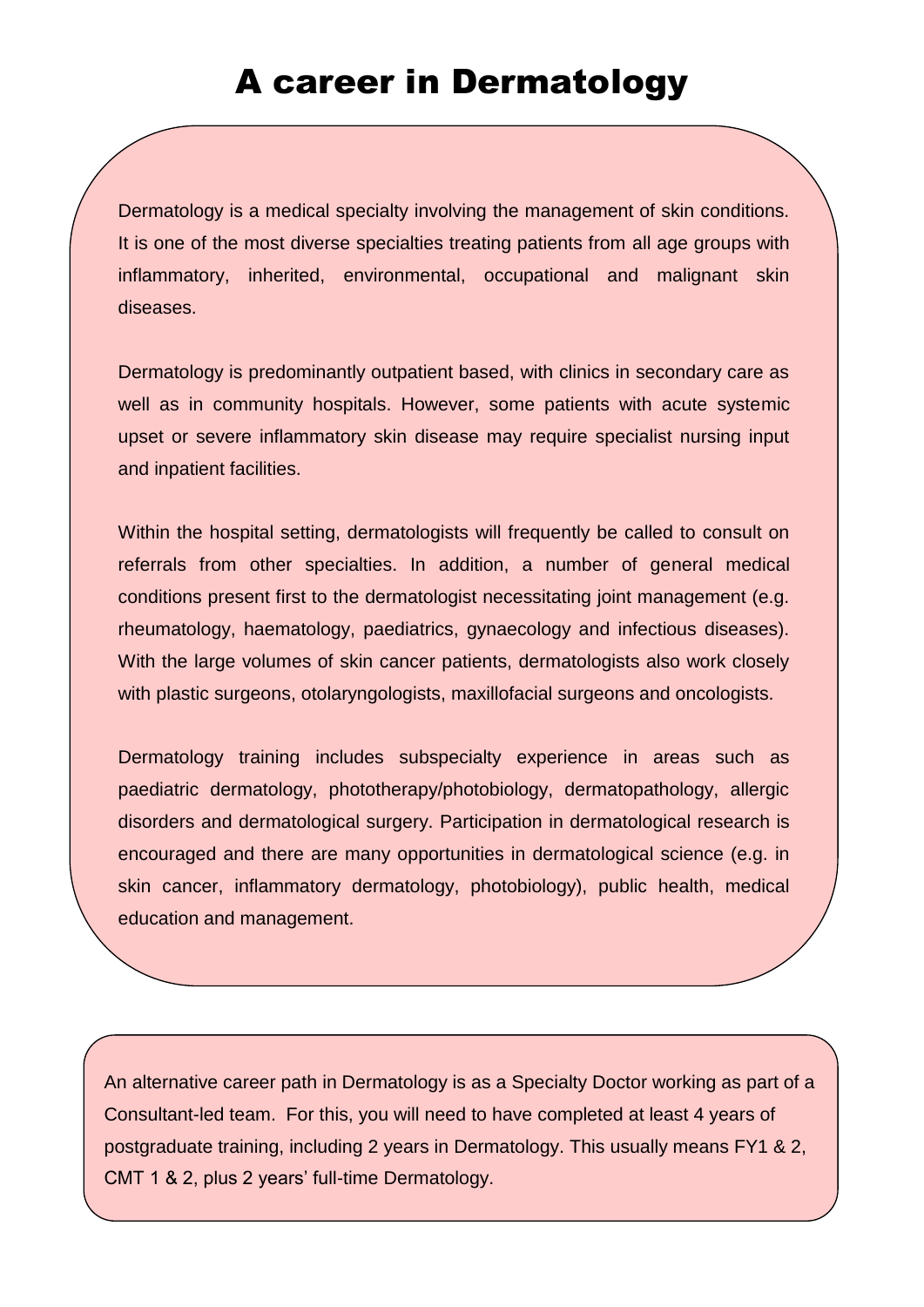**Dermatology** is a competitive specialty, so career planning is crucial and you will need to demonstrate your interest in the specialty. There are a variety of ways to achieve this at various stages of training.

#### Clinical experience

Gain as much dermatology experience as possible before pursuing Higher Specialist Training. This will give you a realistic insight into the specialty and whether it is suitable for you as a career. At the undergraduate level, this can be during Special Study Modules (SSMs), Selectives/Options & Electives. During Foundation or Core Medical Training, there may be opportunities to choose rotations in Dermatology or related specialties (e.g. rheumatology, GUM, haematology, paediatrics and infectious diseases). You could also arrange taster sessions or work placements in Dermatology.

#### Extra-curricular activities

There are a number of ways to pursue your interest in Dermatology outside clinical training. During undergraduate training, get involved with or set up your local DermSoc. Support and advice is available from the BAD (e-mail: [dermsoc@hotmail.co.uk\)](mailto:dermsoc@hotmail.co.uk). Students and junior doctors can apply for BAD Junior Membership which will include a free subscription to the British Journal of Dermatology and Clinical & Experimental Dermatology. Dermatology courses will further enhance your knowledge and skills. The BAD organises an annual DermSchool educational conference for medical students and Foundation doctors interested in dermatology.

#### Research & Audit

Find opportunities to get involved in research and audit projects related to dermatology during your undergraduate and postgraduate training. If you are interested in research, seek advice from dermatologists and academics and consider pursuing an intercalated degree, academic training or taking time out to undertake a postgraduate degree.